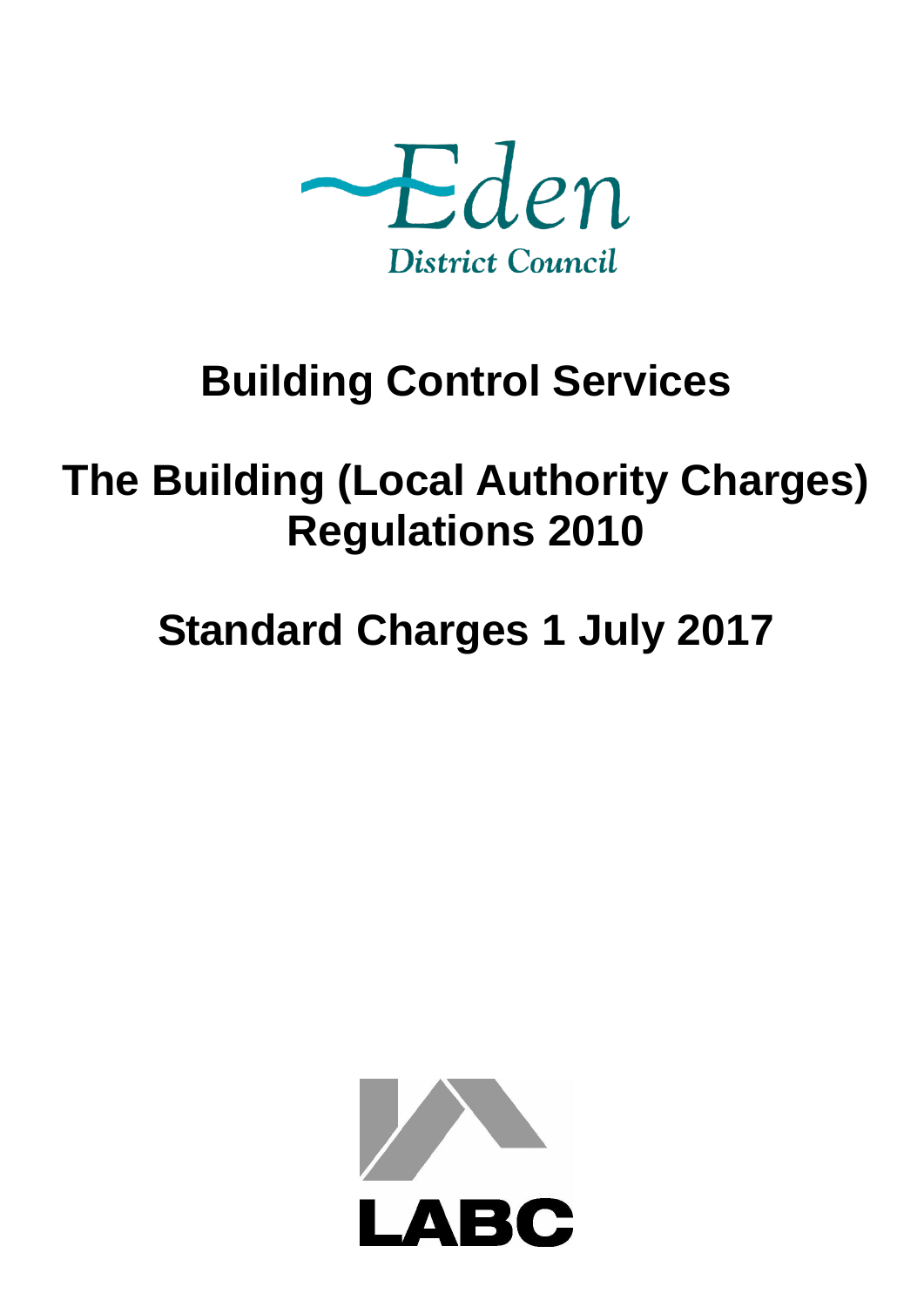## **Schedule 1 Charges for new dwellings**

#### Figures in brackets are VAT at 20% (VAT is not payable on a Regularisation Charge) **Figures in bold are the charges including VAT**

| <b>Number of dwellings</b> | <b>Full Plans</b>          |                                  | <b>Building Notice Charge</b> | <b>Regularisation</b> |
|----------------------------|----------------------------|----------------------------------|-------------------------------|-----------------------|
|                            | <b>Plan</b><br>Charge<br>£ | <b>Inspection</b><br>Charge<br>£ | £                             | Charge<br>£           |
|                            | 212.50<br>(42.50)<br>255   | 458.33<br>(91.67)<br>550         | 670.83<br>(134.17)<br>805     | 1006                  |
| 2                          | 295.83<br>(59.17)<br>355   | 583.33<br>(116.67)<br>700        | 879.17<br>(175.83)<br>1055    | 1318                  |
| 3                          | 387.50<br>(77.50)<br>465   | 812.50<br>(162.50)<br>975        | 1200<br>(240)<br>1440         | 1800                  |
| $\overline{4}$             | 483.33<br>(96.67)<br>580   | 945.83<br>(189.17)<br>1135       | 1429.17<br>(285.83)<br>1715   | 2143                  |
| 5                          | 579.17<br>(115.83)<br>695  | 1154.17<br>(230.83)<br>1385      | 1733.33<br>(346.67)<br>2080   | 2600                  |

#### **Notes:**

a. For 6 or more dwellings, or if the floor area of the dwelling exceeds  $300m^2$ , the charge is individually determined.

Please contact Building Control for a competitive quote telephone: 01768 817817.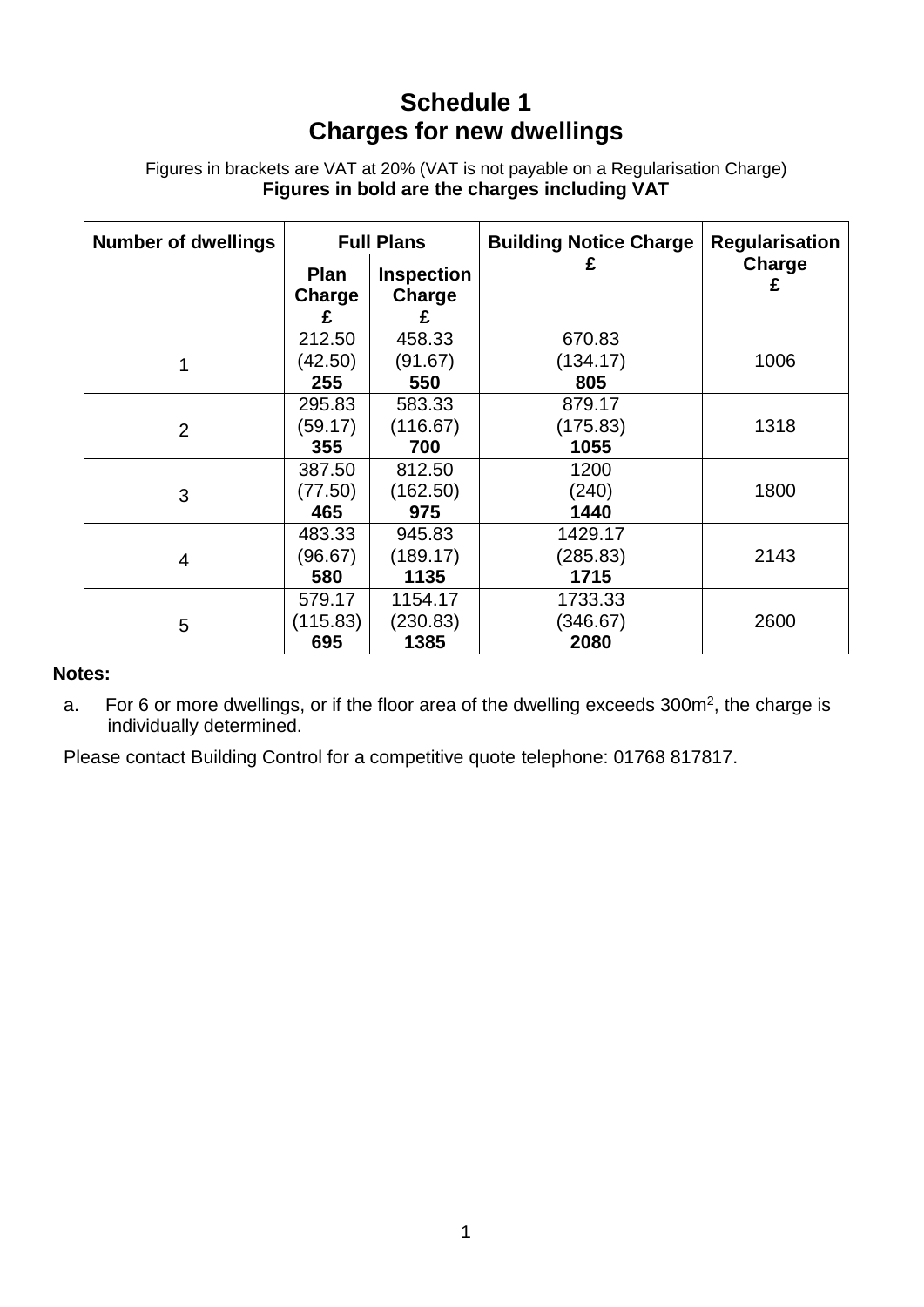## **Schedule 2 Charges for small buildings, extensions and alterations**

Figures in brackets are VAT at 20% (VAT is not payable on a Regularisation Charge) **Figures in bold are the charges including VAT**

| <b>Type of Work</b>                                                                                                                  |                               | <b>Full Plans</b>           | <b>Building</b>              | <b>Regularisation</b> |
|--------------------------------------------------------------------------------------------------------------------------------------|-------------------------------|-----------------------------|------------------------------|-----------------------|
|                                                                                                                                      | Plan<br>Charge                | <b>Inspection</b><br>Charge | <b>Notice</b><br>Charge<br>£ | Charge<br>£           |
| The erection or extension of a garage,<br>carport or both, floor area less than<br>60m <sup>2</sup> which is not an exempt building. | £<br>304.17<br>(60.83)<br>365 | £                           | 304.17<br>(60.83)<br>365     | 456.25                |
| Any extension of a dwelling the total<br>floor area of which does not exceed<br>10 <sup>m²</sup>                                     | 304.17<br>(60.83)<br>365      |                             | 304.17<br>(60.83)<br>365     | 456.25                |
| Any extension of a dwelling the total<br>floor area of which exceeds $10m^2$ , but<br>does not exceed 40m <sup>2</sup> .             | 154.17<br>(30.83)<br>185      | 300<br>(60.00)<br>360       | 454.17<br>(90.83)<br>545     | 681                   |
| Any extension of a dwelling the total<br>floor area of which exceeds 40m <sup>2</sup> , but<br>does not exceed 60m <sup>2</sup> .    | 154.17<br>(30.83)<br>185      | 445.83<br>(89.17)<br>535    | 600<br>(120)<br>720          | 900                   |
| A loft conversion - alteration of a<br>dwelling to provide one or more rooms<br>in a roof space.                                     | 154.17<br>(30.83)<br>185      | 300<br>(60.00)<br>360       | 454.17<br>(90.83)<br>545     | 681                   |
| Conversion of a barn or other building<br>to create a dwelling with a total floor<br>area not exceeding 300m <sup>2</sup> .          | 208.33<br>(41.67)<br>250      | 625<br>(125)<br>750         | 833.33<br>(166.67)<br>1000   | 1250                  |
| Conversion of an attached / integral<br>garage to domestic use.                                                                      | 208.33<br>(41.67)<br>250      |                             | 208.33<br>(41.67)<br>250     | 312.50                |

#### **Notes:**

- a. Extensions which exceed 60m<sup>2</sup> or where the estimated cost exceeds £50,000 will be individually determined.
- b. Conversions to create a dwelling with a floor area over 300m<sup>2</sup> will be individually determined.

Please contact Building Control for a competitive quote telephone: 01768 817817.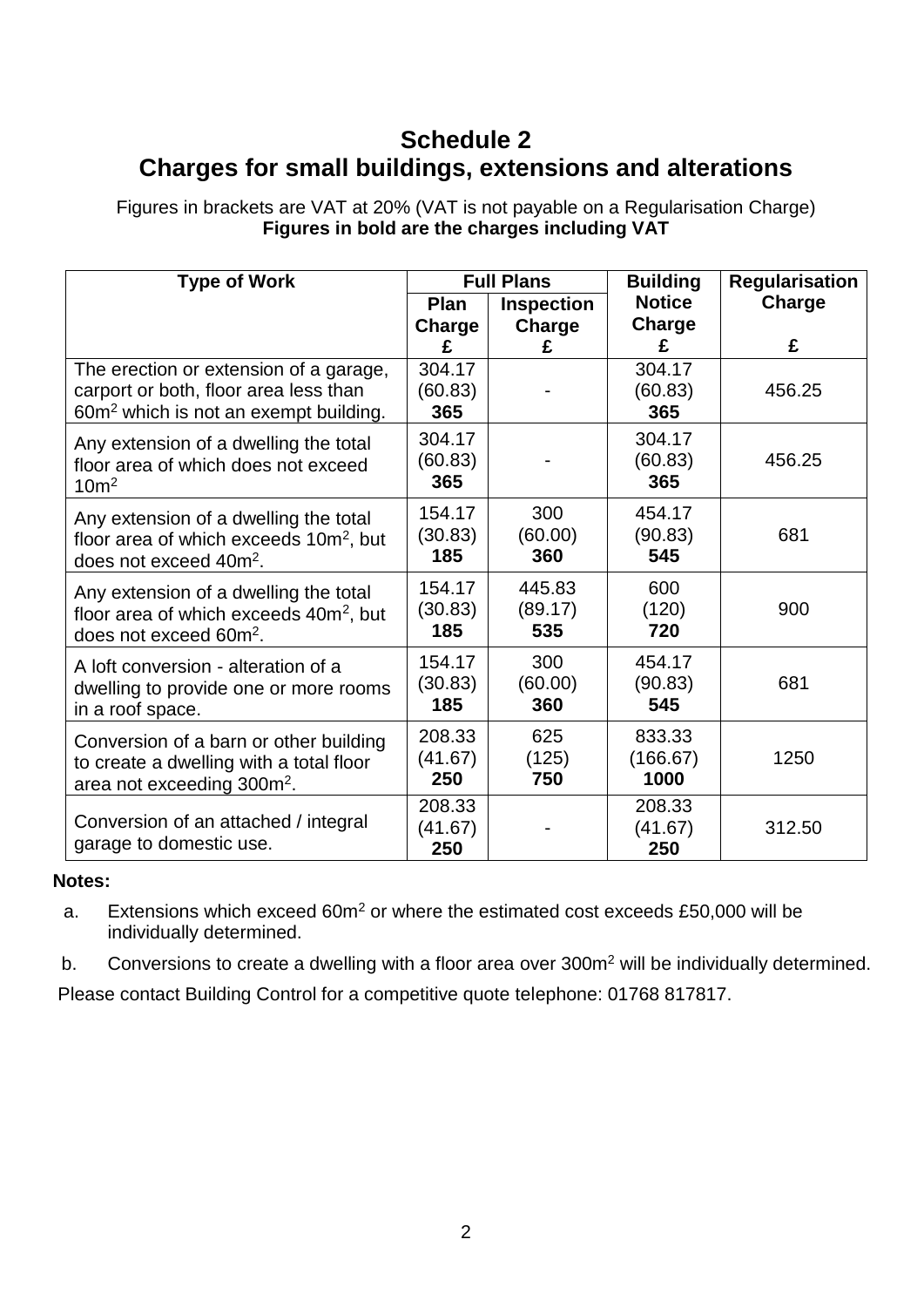## **Schedule 3 Charges for all other work**

Figures in brackets are VAT at 20% (VAT is not payable on a Regularisation Charge) **Figures in bold are the charges including VAT**

| <b>Fixed price</b>    |                | <b>Full Plans</b>           | <b>Building Notice</b> | <b>Regularisation</b> |  |
|-----------------------|----------------|-----------------------------|------------------------|-----------------------|--|
| based on<br>estimated | Plan<br>Charge | <b>Inspection</b><br>Charge | Charge                 | Charge                |  |
| cost bands            | £              | £                           | £                      | £                     |  |
| $£0 - £1,000$         | 100            |                             | 100                    |                       |  |
|                       | (20)           |                             | (20)                   | 150                   |  |
|                       | 120            |                             | 120                    |                       |  |
|                       | 150            |                             | 150                    |                       |  |
| £1001 -               | (30)           |                             | (30)                   | 225                   |  |
| £2,000                | 180            |                             | 180                    |                       |  |
| £2001 -<br>£5,000     | 208.33         |                             | 208.33                 |                       |  |
|                       | (41.67)        |                             | (41.67)                | 312.50                |  |
|                       | 250            |                             | 250                    |                       |  |
|                       | 70.83          | 195.83                      | 266.67                 |                       |  |
| £5,001 -              | (14.17)        | (39.17)                     | (53.33)                | 400                   |  |
| £10,000               | 85             | 235                         | 320                    |                       |  |
| £10,001 -<br>£20,000  | 91.67          | 270.83                      | 362.50                 | 543.75                |  |
|                       | (18.33)        | (54.17)                     | (72.50)                |                       |  |
|                       | 110            | 325                         | 435                    |                       |  |
| £20,001 -<br>£30,000  | 116.67         | 337.50                      | 454.17                 | 681.25                |  |
|                       | (23.33)        | (67.50)                     | (90.83)                |                       |  |
|                       | 140            | 405                         | 545                    |                       |  |
| £30,001 -<br>£40,000  | 137.50         | 412.50                      | 550                    |                       |  |
|                       | (27.50)        | (82.50)                     | (110)                  | 825                   |  |
|                       | 165            | 495                         | 660                    |                       |  |
| £40,001 -<br>£50,000  | 162.50         | 491.67                      | 654.17                 |                       |  |
|                       | (32.50)        | (98.33)                     | (130.83)               | 981.25                |  |
|                       | 195            | 590                         | 785                    |                       |  |

#### **Notes:**

a. For schemes exceeding £50,000, the charge is individually determined.

Please contact Building Control for a competitive quote telephone: 01768 817817.